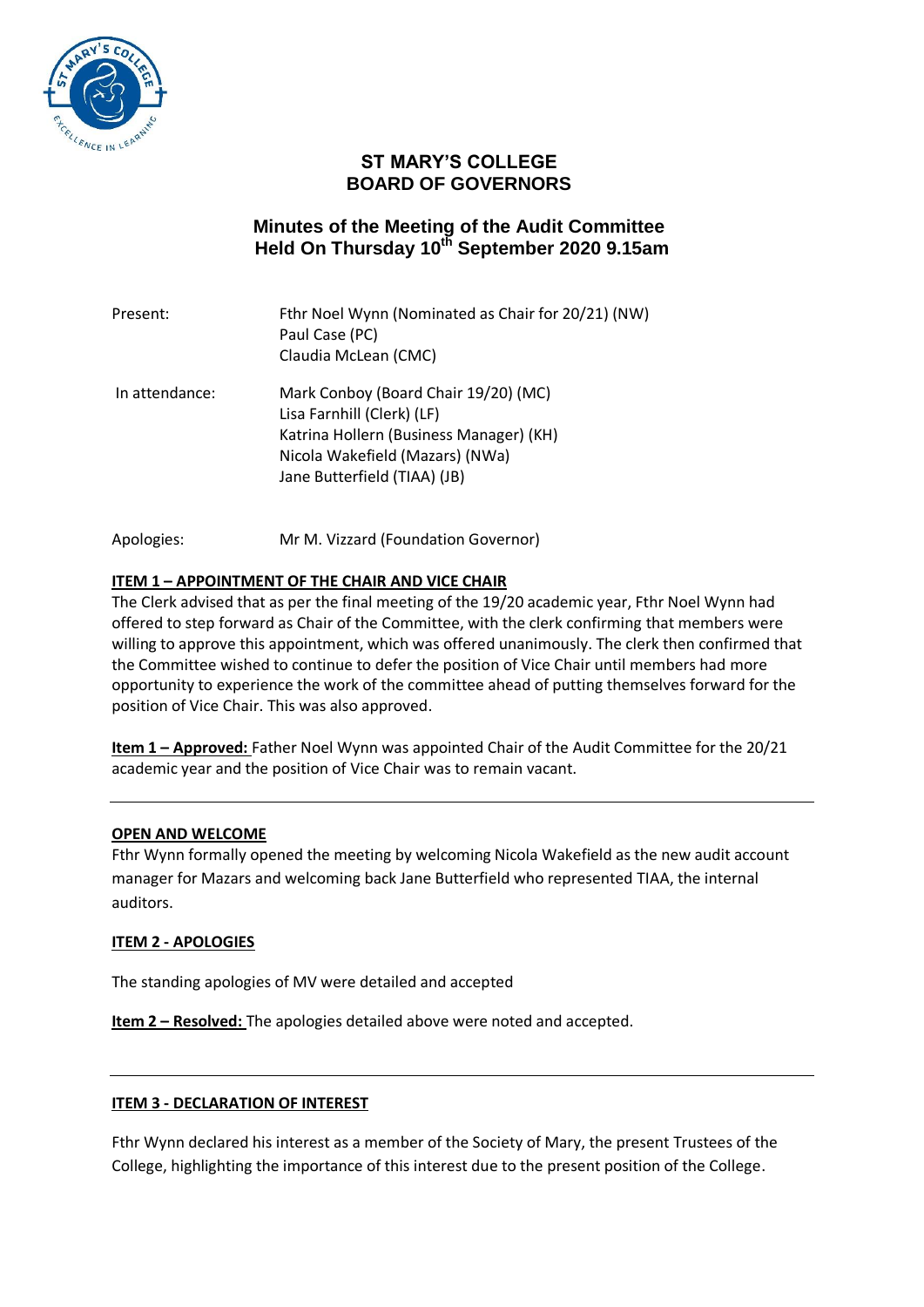Claudia Mclean declared an interest relating to her role at Liverpool Hope University, working closely with the College through the Network of Hope.

**Item 3 – Resolved:** The declarations detailed above were noted.

## **ITEM 4 - EXTERNAL AUDIT PLAN (MAZARS LLP)**

NW confirmed that the agenda had been amended to enable NWa to present the external audit plan ahead of her attendance at another meeting, expressing thanks to her for being in attendance.

NWa introduced herself as the new audit partner, thanking the Committee for rescheduling the timing to enable her to be present. In confirming that members had received the plan and had the opportunity to review the content, NWa drew members' attention to key points within the plan:

- Audit team NWa outlined the roles and experience of members of the audit team, highlighting the need for relevant experience due to the challenges the College was progressing through.
- Audit Scope Nwa detailed the audit scope and approach, indicating that additional work may be necessary in line with the OfS requirements relating to access and participation plans.
- Time table details of the dates for planning and field work were outlined, highlighting how this reflected the previous year, adding that the accounts and merger may affect the timeline but this would be continually reviewed and communicated, with the initial intention to work towards a standard time table.
- Risks and key judgement areas Nwa highlighted the two standard risks of Management override of controls and income recognition, with the latter of key importance for audit teams when reviewing college accounts. NWa detailed the addition of the impact of covid-19 which had been discussed at length with KH and MC, indicating that the accounts would not be prepared on a going concern basis, which NWa suggested would be easier than trying to prepare them with SMC as a going concern.

**Question –** A member asked what additional information would need to be produced if the accounts are not being prepared on a going concern basis to which NWa advised that at this stage they would not request anything further until the route the College will be taking is finalised due to the impact this would have on the drafting of the accounts and the audit work.

- Key judgement areas continued NWa outlined the work to be undertaken in relation to the pension scheme and assumptions, covid-19 and other issues including actuarial issues, highlighting significant increases for colleges for this year.
- Bad debts NWa advised that this area might be affected by the current climate.

**A comment was** made in relation to the complexities around the assets and the surrender of the lease which could cause issues with depreciation.

NWa ended by thanking KH and MC for their contributions during the planning call which was described as helpful in allowing the team to prepare the document. NWa asked for contact to be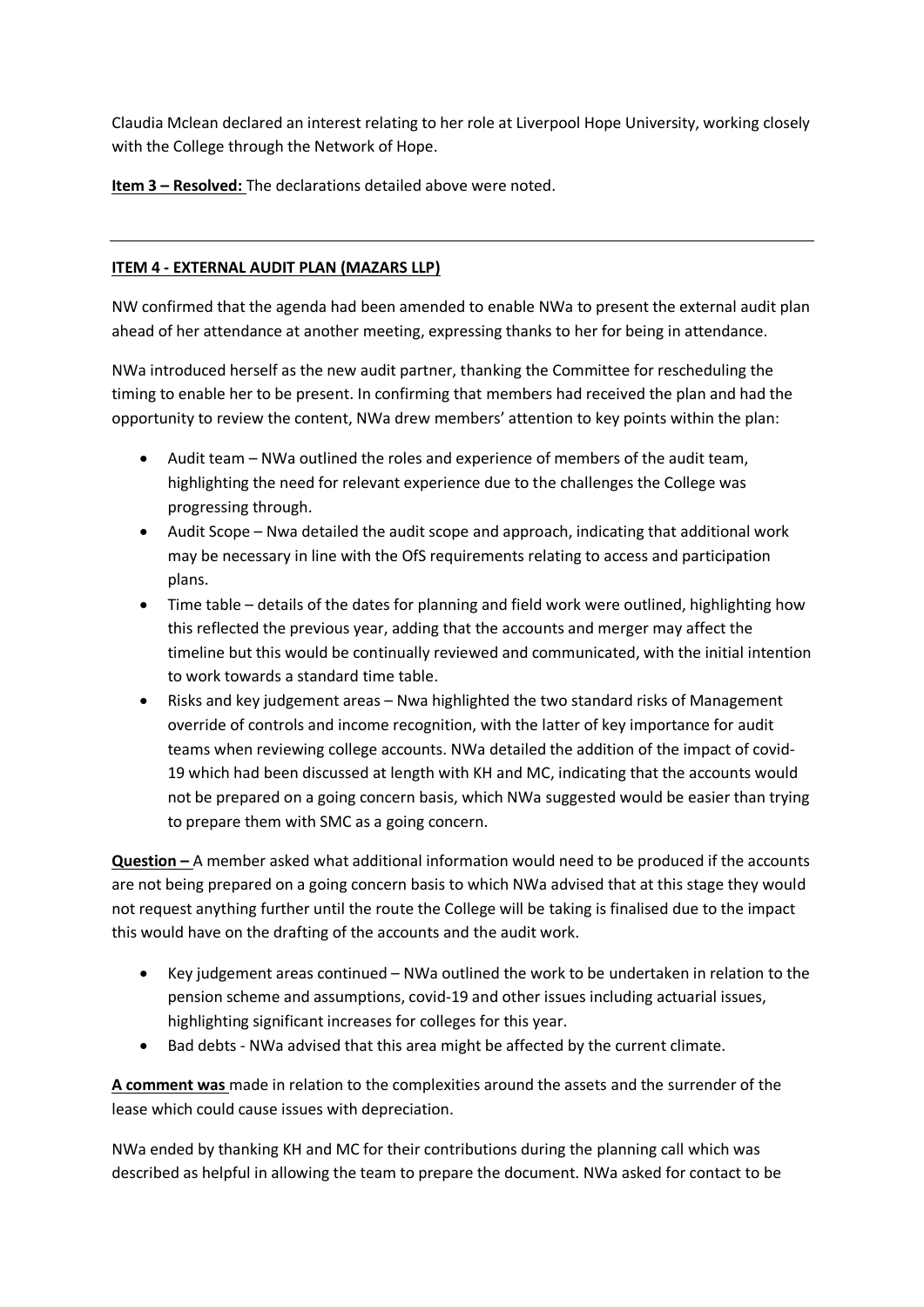maintained as the merger discussions progress, advising that this was likely to be a more fluid audit than both parties would normally be used to.

**Action –** KH was asked to arrange a call to update the auditors the following week.

With no further comments or questions NWa left the meeting and the document was approved.

**Item 4 – Approved:** The committee agreed to recommend the audit memorandum for the approval of the full Board of Governors.

**Action –** KH would arrange a call to update the auditors the following week.

## **ITEM 5 – MINUTES OF THE MEETING OF THE AUDIT COMMITTEE ON THURSDAY 25TH JUNE 2020 (FOR APPROVAL)**

The Chair invited the Clerk to make any comments regarding the minutes, with the clerk confirming that all matters arising were detailed under item 6. The minutes were approved by the Committee, with signing deferred until face to face meetings resume.

**Item 5 - Approved**: The minutes of the meeting of the 25<sup>th</sup> June 2020 were approved to be signed once face to face meetings resume.

## **ITEM 6 - MATTER ARISING FROM THE MEETING OF THE AUDIT COMMITTEE ON THURSDAY 25TH JUNE**

The clerk confirmed that all matters arising were detailed on the document with actions highlighted in bold, stating all items were covered within the agenda with the exception of the rolling audit actions which would be developed as a continuation form the document produced by TIAA for this meeting.

**Item 6 - Resolved**: The details of the actions undertaken were noted.

## **ITEM 7 - INTERNAL AUDIT UPDATE**

JB confirmed that the report distributed was a summary of the follow up review conducted on audits conducted in 18/19. JB confirmed that of the 29 recommendations made, only 3 were outstanding and 1 considered but not implemented due to cost implications, which was considered a good implementation rate.

JB confirmed the outstanding actions had been delayed due to the College closure and had a revised implementation date of  $30<sup>th</sup>$  September, advising that the recommendation considered but not implemented was around the rolling programme of DBS renewals, which would incur significant costs.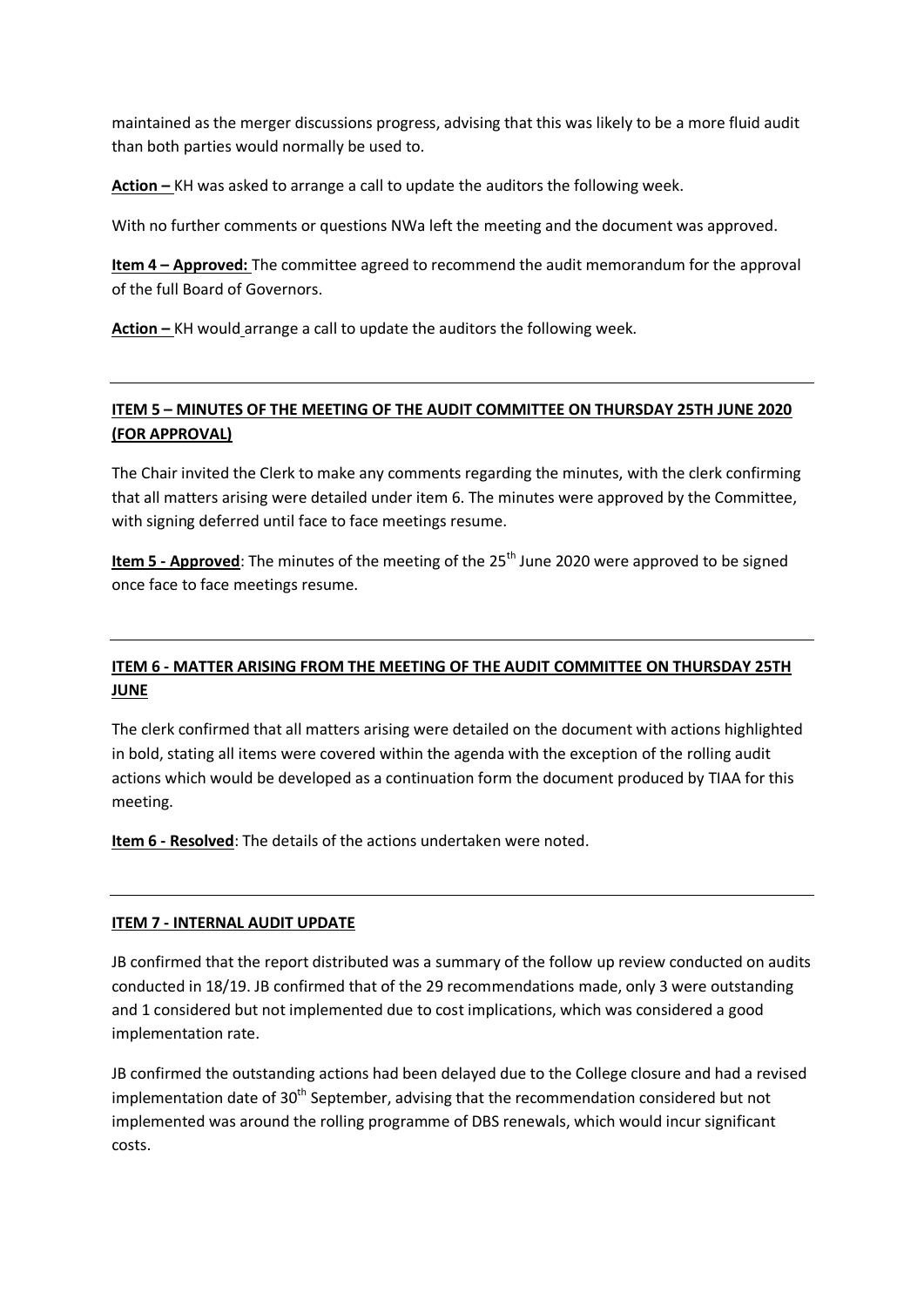**A member asked** if this level of implementation was not always expected, with JN confirming that some colleges do keep rolling recommendations forward.

**Comments were** made expressing thanks to KH and the staff for dealing swiftly with the recommendations alongside all the other issues that the College has been facing.

**KH added that** the virtual audit conducted over 2 days, had worked surprisingly well, with the gathering and submitting of evidence and information working effectively. KH also confirmed actions undertaken against the three 3 outstanding recommendations, including the support now being received through the Blackburn With Darwen Health and Safety and Wellbeing Service, enabling the College to adopt their policies, and confirming that the training had only been deferred due to the college closure.

With no further questions or comments, JB left the meeting after this item.

**Item 7 - Resolved**: The details of the internal audit report were noted.

## **ITEM 8 – FINANCIAL SITUATION OF THE COLLEGE**

KH advised that since the meeting of the Board, there were no significant updates. KH advised that the final management accounts required significant additional work, with closing items and adjustments and therefore would not be ready until mid-September, adding that both the audit and Board meetings were earlier than usual but the management accounts would be presented to the Board at the meeting on September17<sup>th</sup>.

KH informed the committee that the revised budget had been constantly kept up to date to ensure that there were no huge surprises, with the pension report having been received on Tuesday which could now be incorporated into the financial statements and p12 management accounts. KH indicated that some costs remained as estimates, including the contingency built in for covid-19 related staff cover and all changes would be reviewed with the ESFA today.

**A member asked** if KH could provide a brief summary of the details around the pension statement, to which KH informed the committee that there was a triennial valuation of the pension fund with annual valuations, with the previous year having been valued at £2.983m, with a valuation of liabilities this year being put forward as £5.169m, with the increase attributed to the impact Covid-19 has had on the stock market. **A member commented** that the timing was unfortunate with stock markets having begun to recover in August. KH confirmed that it was undertaken annually in July and that this figure would now be reflected on the balance sheet.

**A governor clarified** that the liability had increased and **asked** if there had been a similar in year cost increase with KH confirming that the in-year charge of £368k was similar to previous years but actuarial gain/loss of £1.8m was impacting the balance sheet.

With no further questions or comments, thanks were passed onto KH for the update.

**Item 8 – Resolved:** The Committee noted the verbal update.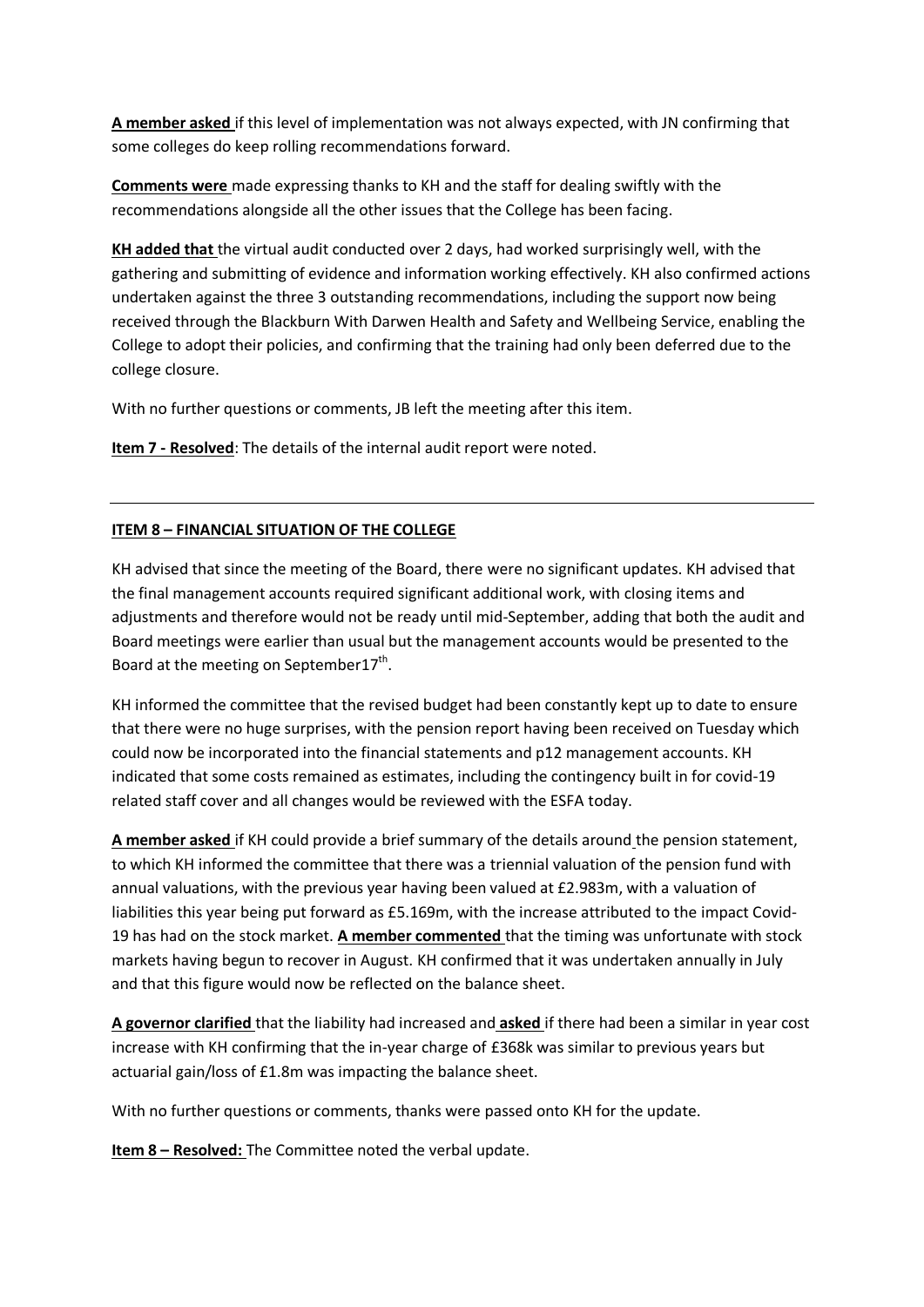#### **ITEM 9 – GDPR REPORT**

LF confirmed that the report distributed was for September 2020 having utilised a template from November 2019, apologising for failing to update the date within the title.

LF provided an overview of the content of the report, including the additional measures undertaken to safeguard data whilst staff were working from home. LF advised that with the exception of those like herself and KH who had previously worked from home, all staff had now returned to working at College, reducing the additional data security risks that had been present during the closure of the college.

LF confirmed that procedural recommendations form the GDPR audit had been carried out; however, she was waiting on the IT manager to upload the updated privacy notices to the website.

LF advised the Committee that the GDPR training which had been used, an external training package that summarised the responsibilities and regulations was being reviewed, to consider whether a more bespoke package delivered by the IT manager which integrated SMC policies and procedures would be more beneficial, generating a cost saving although presenting an additional pressure on the time of the IT department.

LF confirmed that there had been no further SAR requests, or requests for information and advice since the last report and that there were no breaches recorded.

With no questions or comments, NW thanked LF for her summary.

**Item 9 – Resolved:** The Committee noted the details of the report.

## **ITEM 10 RISK REGISTER AND RISK MANAGEMENT REPORT**

KH confirmed that the register was included as it was a standing item, however, it had not been updated since it was presented for approval as there had not been a meeting of the Executive Committee in July or August, with the College having fully reopened to staff in August and students in September, advising that the register and report would be updated later in the month, with an update to the committee to follow.

**A member asked** if risk 17 – rag rating on Barclays regarding the charge had been on in June, with KH confirming that it had, however the supporting report had only been verbal due to time restraints, presented as a written report for approval to the Board in July.

**CMC commented** that it was interesting to see that the risks represented at SMC were similar to those at LHU, adding that the report and register were clear and well written.

**Item 10 – Resolved:** The Committee noted the details of the report.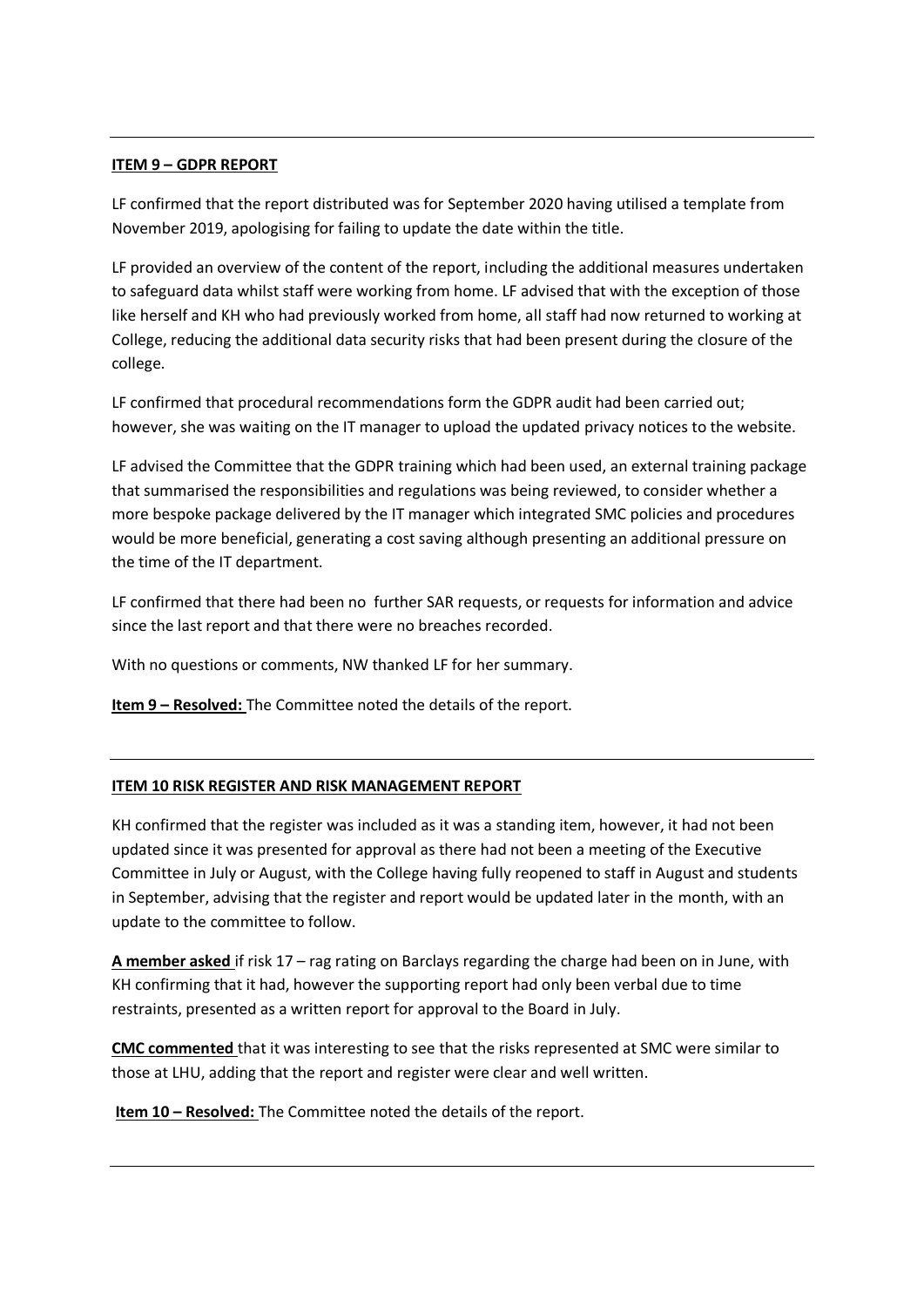#### **ITEM 11 - AUDIT COMMITTEE SELF-ASSESSMENT**

The clerk confirmed that within the terms of reference for the committee was the requirement for the committee to reflect on its performance and the outcome of this needed to be included within the committee report to the Board, which was a statutory requirement, however, for members that had not been a part of that cycle to self-reflect presented difficulties, therefore the clerk invited suggestions to ensure the requirement was met whilst utilising the members and resources available.

Attendee and Board Chair, MC commented that the committee had focused on the necessary areas of risk, developing the internal audit framework, with other responsibilities having been taken on by the Board, with limited work having been conducted in relation to the external audit due to the time of year.

MC commented that with the introduction of PC and CMC, the committee had the right calibre of members and was in a strong position to fulfil its responsibilities. MC observed that questioning was effective and relevant and that with the approach of the critical phase of the committees work in preparing the accounts for approval, this was essential. MC confirmed his attendance was only in a supportive capacity to ensure that the committee felt supported during his transition from him being a member to Board Chair and to ensure that the committee had all relevant information relating to the merger and withdrawal of the Trustees and he needed to make sure that the committee was comfortable with the going concern position. MC confirmed that having the relevant skills and experience on the committee was valuable, with the business expertise brought by PC and the valuable accounting insight from CMC.

**Chair, NW agreed** with the point of MC, stating that he felt that both the College and Committee were fortunate to have member contributions, which he appreciated under the mounting time pressures, adding his gratitude.

**CMC responded** by confirming that the opportunity was mutually beneficial in her own selfdevelopment, and was looking forward to the opportunity to come into college to work more closely with KH once the social distancing restrictions were eased.

LF suggested that a report based on minutes, compliance with the terms of reference and feedback from MC as Board Chair could be utilised to generate a form of self-reflection which she could create for committee approval. This was agreed and noted as an **action**.

**Item 11 – Resolved:** The committee would review a report on its adherence to the TOR at the next meeting.

**Action** – The clerk would compile and distribute a draft of the report

#### **ITEM 12 – TERMS OF REFERENCE**

LF confirmed that there was only a small change recommended to the TOR, to highlight and make it clearer that the committee could co-opt non Board members with specific skills onto the Committee to enable to it to carry out its responsibilities. LF confirmed that a full review of committee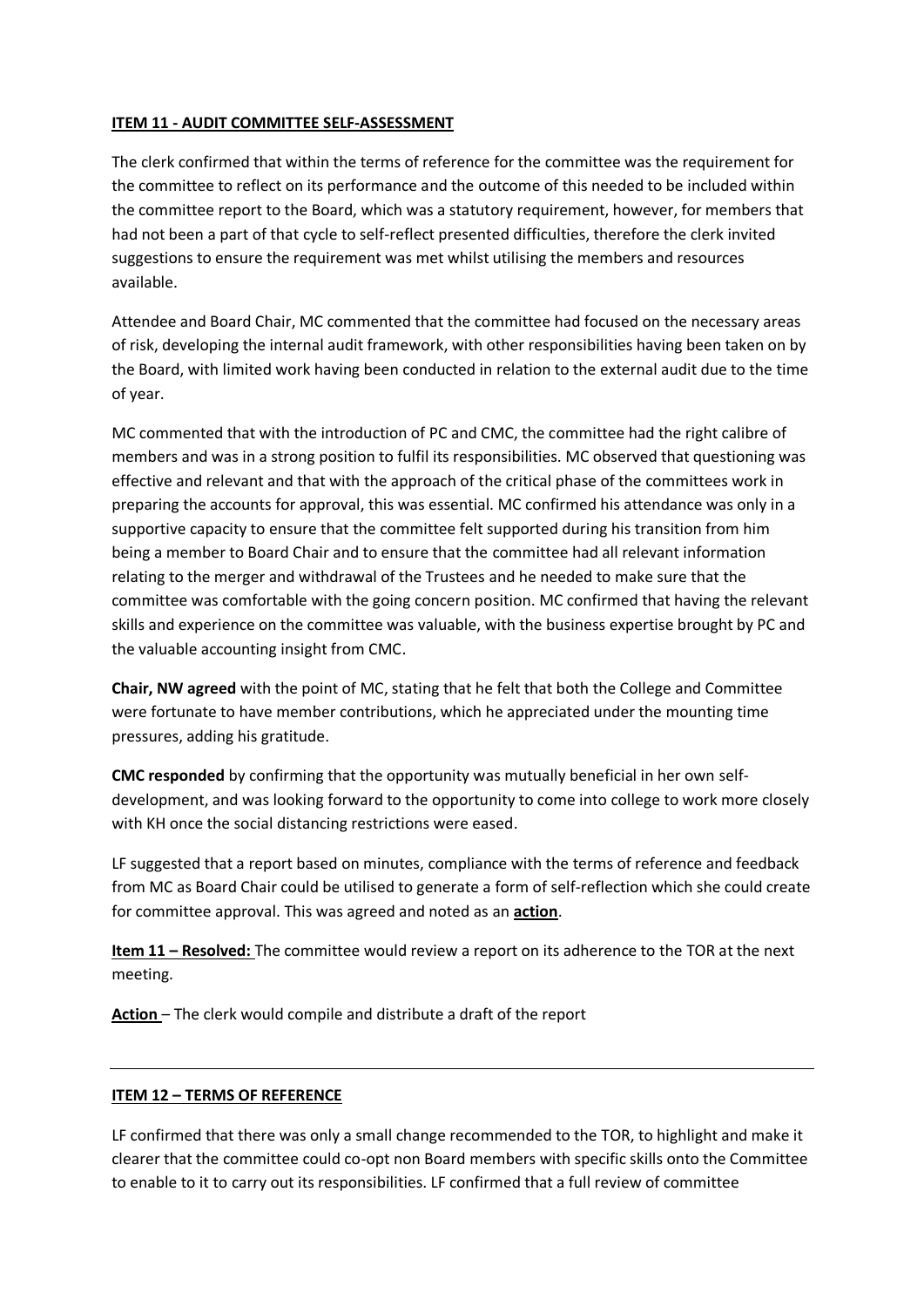membership, delegated authority and terms of reference would be undertaken as part of the Trustees withdrawal which would complete in the coming weeks.

Board Chair, MC, added that the constitution had been drafted, having originally intended to be approved and in place by the end of August, however, due to the delays with drafting the lease, the constitution had also been put on hold to be implemented simultaneously. MC stated that the next step would be to review this further with the clerk in the coming week, ahead of presenting this to the BMAC for recommendation and approval.

The clerk clarified that the Committee were happy to approve the Terms of Reference. This was unanimously agreed.

**Item 12 - Approved:** The Committee agreed to recommend the terms of reference to the Board for approval.

## **ITEM 13 - WHISTLE BLOWING POLICY AND FINANCIAL REGULATIONS INCLUDING COUNTER FRAUD STRATEGY**

KH advised the Committee that the documents were not yet available for approval due to a delay in the ACOP being released and the early meeting of the Audit Committee, asking to present the policies at the next meeting of the Committee. The Clerk advised that the next meeting was not scheduled until December, the meeting at which the accounts would be presented for approval and clarified that approval was not necessary ahead the accounts being signed, to which KH stated that she did not think that this was necessary, however, agreed to confirm this with the auditors **(action)**.

**Item 13 – Deferred:** The approval of the whistle blowing policy and financial regulations was deferred.

**Action –** KH to confirm with the auditors that the whistle blowing policy and financial regulations including counter fraud strategy did not require approval ahead of the signing of the accounts.

## **ANY OTHER BUSINESS**

The clerk advised that an additional month had been granted for the uploading of the signed accounts and asked if the Committee wished to utilise this or maintain the existing timeframe, with the Committee agreeing to work toward the original date, with **comments** made that the information would aid the merger process and delaying could cause unnecessary issues and delays with the merger. The clerk reiterated that this early meeting was a combination of both the June approval of the external audit memorandum and the October business and asked if the committee felt that another meeting would be necessary ahead of the signing of the accounts, to which the committee felt that there would not be the need for any additional meeting ahead of December.

KH also provided the Committee with and update of the CIF bid under AOB:

## **CIF BID UPDATE**